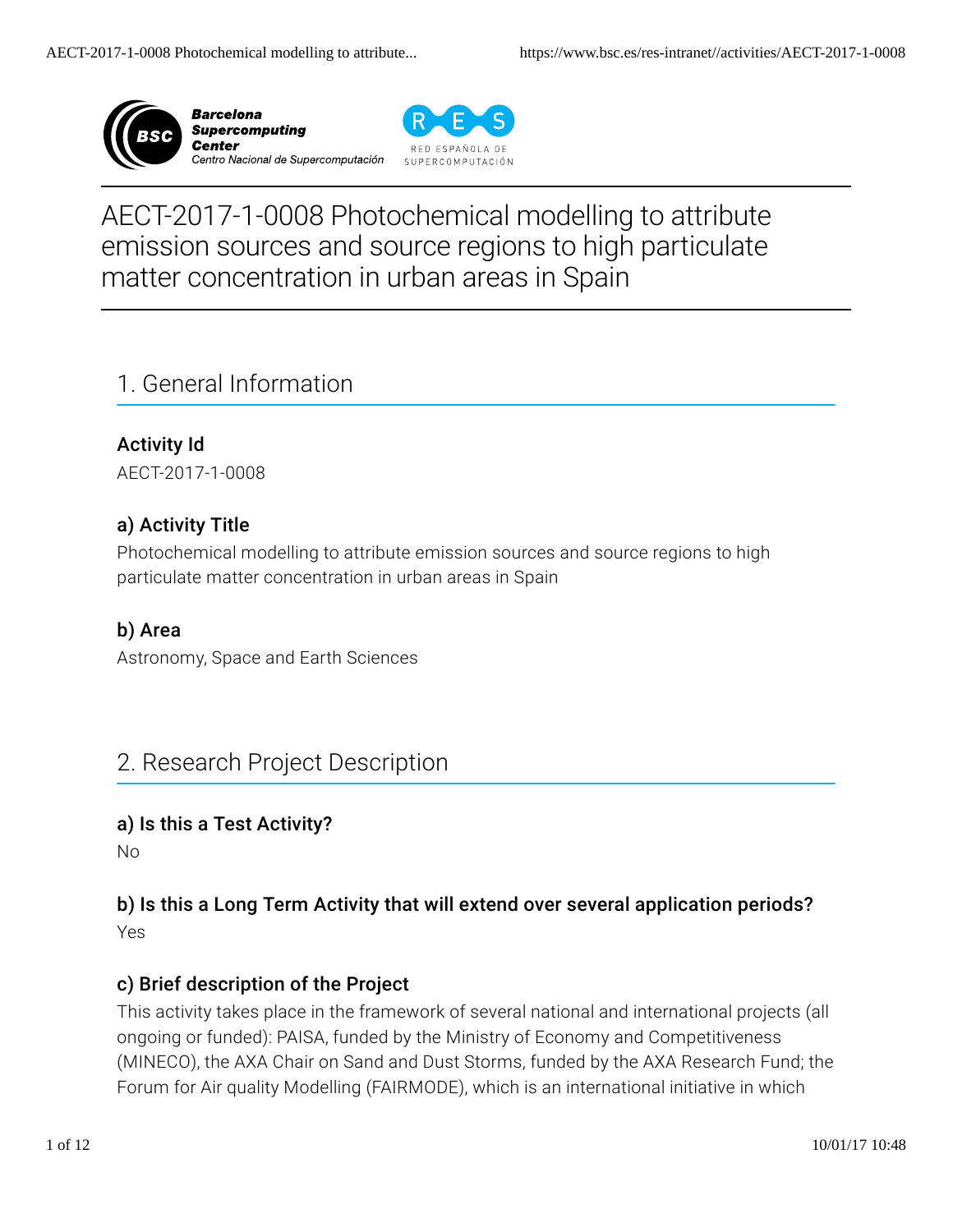the applicant is deeply involved.

The PAISA project ("Photochemical modelling to attribute emission sources and source regions to high particulate matter concentration in urban areas in Spain", Jan. 2017 - Dec. 2019: lead by M.T. Pay) aims to providing an integrated framework to diagnose the origin of air pollution with high spatial and temporal resolution over Spanish urban areas. The results will allow discriminating the contribution from regions (urban, regional, national, long-range), sources (natural or anthropogenic) and even further from fuel type (e.i., diesel and gasoline) for on-road traffic and residential combustion activity sectors which are the main sources of PM10 and NOx in urban areas. The outcomes of PAISA will determine to what extent the urban PM concentrations in Spain are controlled by specific anthropogenic sources and/or regional or transboundary contributions, allowing better information to policymakers in the application of the Air Quality Directive. We, therefore, expect the results obtained to be of high impact and to be of interest to scienti�c communities concerned with air pollution management, as well as critical input to support the Clean Air Policy Package for Europe. PAISA will include the state-of-the-art in emission, meteorological and air quality modelling based on the CALIOPE air quality system for Spain (?CALIdad del aire Operacional Para España?, www.bsc.es/caliope) developed at the Earth Sciences Department of the Barcelona Supercomputing Center (ES-BSC) to forecast air pollution (O3, NO2, SO2, PM10 and PM2.5) over Europe and Spain.

The AXA Chair on Sand and Dust Storms (2015-2025, lead by C. Pérez-García Pando) program will enable new knowledge, cutting-edge technology and capabilities to understand better and predict sand and dust storms and their effects, and manage their impacts upon society and economy. This research will allow a better quantification of the effects of dust upon climate, the development skilful model predictions, and the implementation of risk assessment and mitigation strategies in key sectors, including health, energy production, agriculture and transportation. The air quality modelling systems developed at ES-BSC will strongly benefit of the research conducted in the AXA Chair.

Finally, the FAIRMODE aim is to bring together air quality modellers and users to promote and support the harmonised use of models by the EU Member States, with emphasis on the model application under the European Air Quality Directives. The applicant M.T. Pay is the member of the Forum in which source apportionment stands a priority for decision making. PAISA's outcomes will contribute to the FAIRMODE initiatives on the assessment, best practices, and technology transfer in the use of source apportionment techniques to apply the Air Quality Directive.

The present project aims at covering the common desire of the all the aforementioned projects which is to integrate the state-of-the-art physical and chemical processes in an air quality modelling system to support the air pollution management and decision making, advocating the Clean Air Policy Package for Europe, that largely rests on the use of high-performance computing. The first phase of the project is to quantify the robustness of CALIOPE. The second phase of the project will be devoted to quantifying the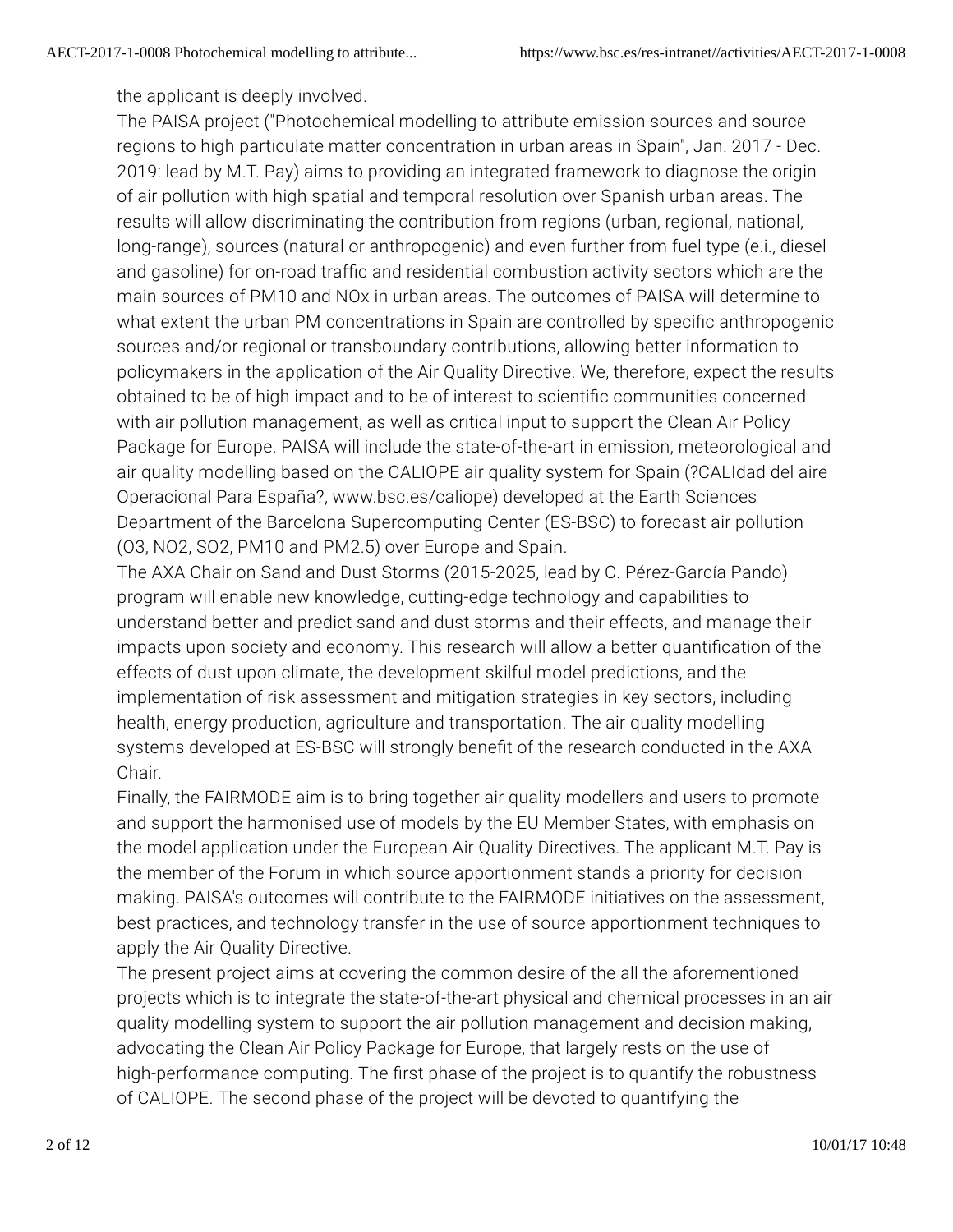contribution from regions, sources and even further from fuel type (e.i., diesel and gasoline) to air pollution in Spain. The results of this project will improve the air quality management efforts in the design of emission abatements and guide researchers on future model developments to optimise resources, and reduce uncertainty and response time. This will be possible thanks to the combination of a profound knowledge of atmospheric chemistry, a compilation of air pollutant observation, an air quality model instrumented with unique air quality response tools, and the use of cutting-edge computational resources.

Source apportionment studies is a highly challenging objective that only a few centres in the world can afford to tackle. The BSC is one of them, thanks to the expertise in developing emission modelling and the unique alchemy of technical and scientific knowledge on the development of air quality models, and the efficient use of the major computational resources available. Considering source attribution to urban air pollution as an urgent need to improve the quality of the air we breathe in Spain: it is necessary to keep the air quality management and Spain in the forefront of air quality research for the next years.

# d) Grant References

CGL2016-75725-R CGL2013-46735-R Axa Chair on Sand and Dust Storms

## e) Brief description of the Project (if this Activity takes place in the context of a Technology or Industrial Project)

Not applicable

# f) Specific Activity proposed

The impact of urban air pollution is a signi�cant factor in human health worldwide. The PAISA project aims to diagnose the origin of air pollution in Spanish urban areas using source apportionment techniques. PAISA will discriminate the contribution from regions (urban, regional, national, long-range), sources (natural or anthropogenic) and even further from fuel type (e.i., diesel and gasoline) for on-road traffic and residential combustion activity sectors which are the main sources of PM10 and NOx in urban areas. PAISA will base on the CALIOPE system which has been widely evaluated against observations, used to assess air pollution effects on health, and as a support material to Spanish TV news during air pollution episodes over Europe and Spain. CALIOPE consists of a set of models: the Weather Research Forecast (WRF) meteorological model; the High-Elective Resolution Modeling Emissions System (HERMES) emission model, the BSC-DREAM8b natural dust model, and the Community Multiscale Air Quality Model (CMAQ). At urban scale, the results obtained using CALIOPE have demonstrated that high-resolution (1-4 km) and precise description of emissions are key points to simulate air quality levels over urban/suburban areas affected by traffic or industrial emissions. In this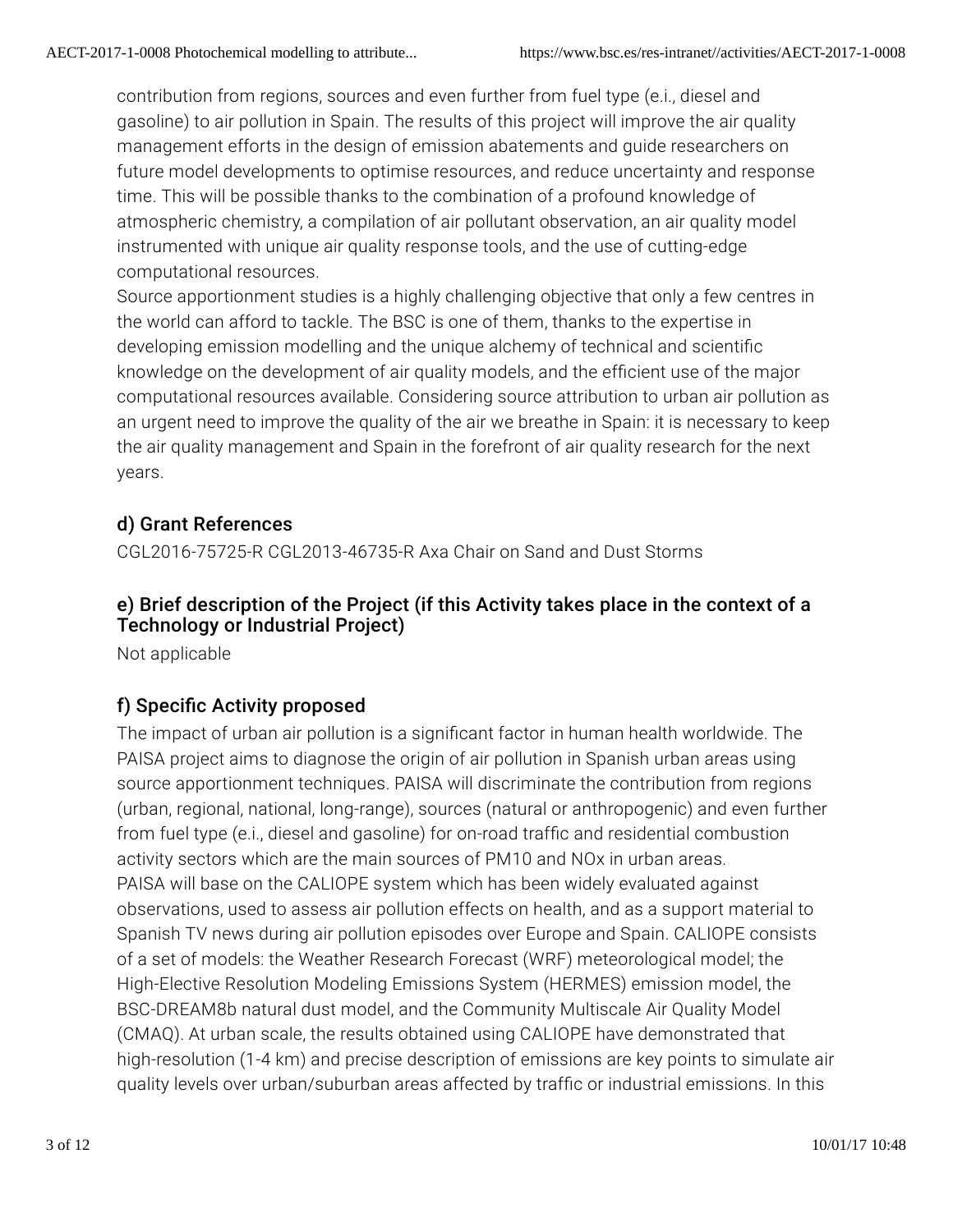sense, the HERMES model developed by the ES-BSC is a key and unique asset of the CALIOPE system. Furthermore, several scienti�c projects (e.g. CGL2008-02818/CLI, CGL2013-46735-R, coordinated by O. Jorba, and the AXA Chair on Sand and Dust Storms, lead by C. Pérez) are improving CALIOPE through the integration of an in-house chemical transport model, named NMMB/BSC-CTM, in the current operational system. The NMMB/BSC Chemical Transport Model is a chemical weather prediction system which includes the atmospheric chemistry that allows considering air quality studies involving from global to local scale processes in just one run, making a better use of the computational resources and reducing the simulation time. Furthermore, the NMMB/BSC-CTM enables to study further mesoscale processes associated with air pollution and its interactions with meteorology. Developing the NMMB/BSC-CTM is a strategic goal of the ES-BSC because it will allow the Department to better control the scientific and technical improvement in the model and enhance the model skills as desired in the future. The NMMB/BSC-CTM is providing an operational forecast to the Barcelona Dust Forecast Center and the Sand and Dust Storm Warning Advisory and Assessment System for North Africa, Middle East and Europe Regional Centers of the World Meteorological Organization.

Many efforts have been made to improve the CALIOPE system at regional and urban scale. The introduction of desert dust aerosol from the Sahara desert and the sea salt emissions have been identified as key points[1]. CALIOPE evaluations[2,3] showed that organic and inorganic aerosols present the highest underestimations partly due to the state-of-the-science concerning the secondary formation pathways and uncertainties in ammonia emissions. Currently, several actions devoted to improving aerosol mechanism have been implemented in the new CMAQ version [4], but they have not been evaluated within the CALIOPE system so far.

Besides the recent updates in the science within CMAQ, the model has been instrumented with algorithms allowing for the estimation of source contribution in just one run, named ISAM-CMAQ[5,6]. This is an advantage, because before source apportionment was performed by a brute-force method zeroing out sources one by one, but this becomes computationally prohibitive if many emitters are of interest and they not able to take into account non-linearities in chemical processes. Although more efficient, ISAM-CMAQ still requires high computational and storage resources, as well as skilled professionals to analyse the results. PAISA will integrate ISAM within the CALIOPE system, which includes the state-of-the-art atmospheric chemistry for gas and aerosol pollutants within CMAQ. This project will cover three successive 4-month periods: evaluation and improvement of the CALIOPE system (Period 1), quanti�cation of the origin of high levels of PM (Period 2) and ozone (Period 3) at high spatial and temporal resolution over Spain. We document below our planned procedure for the first four months (Period 1) but also present our longer-term strategy for consistency.

Period 1. Evaluation and improvement of the CALIOPE system. It will be devoted to run the experiments that allow quantifying the uncertainty of the CALIOPE system in comparison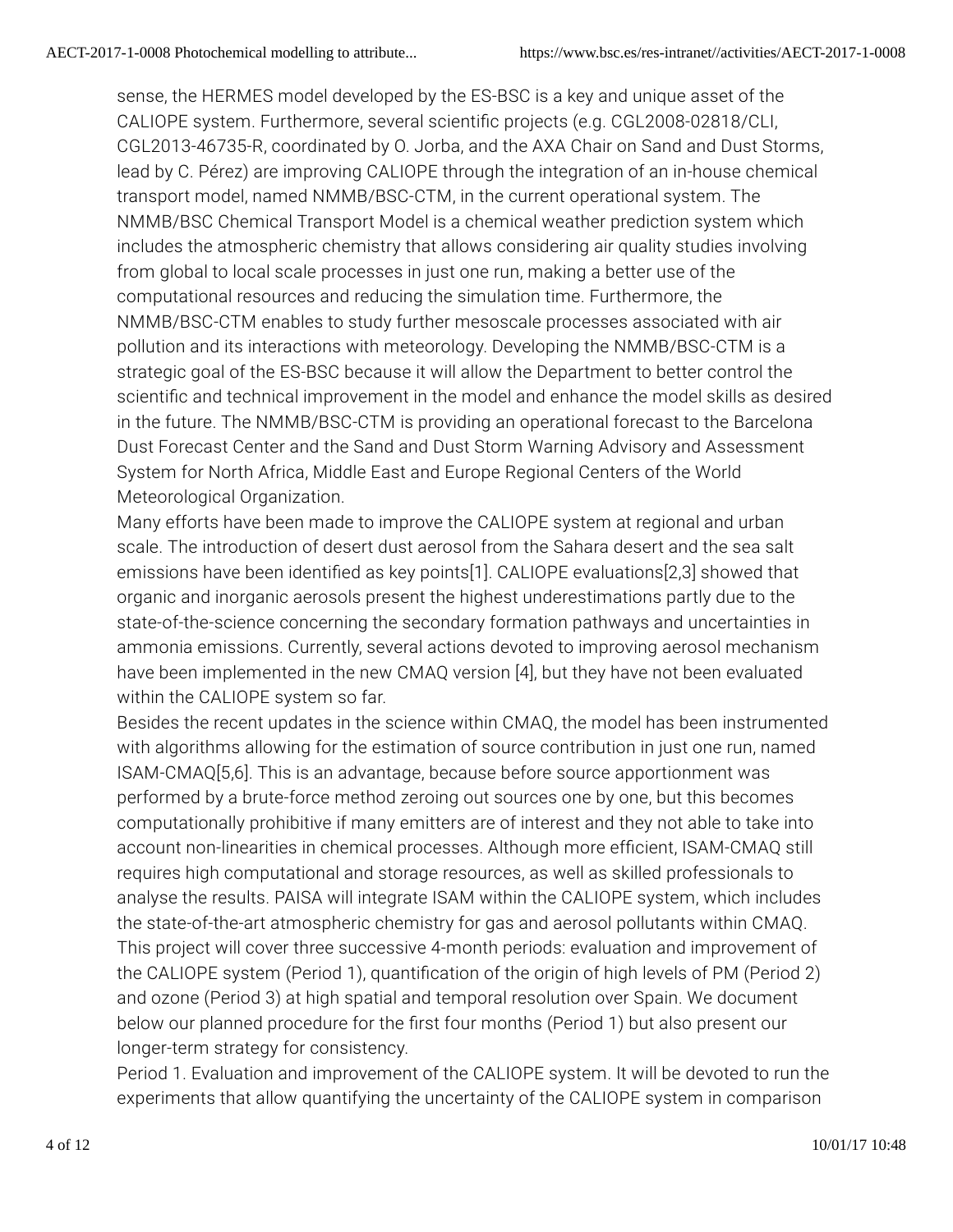with the state-of-the-art air quality models (benchmark) and test necessities of improvement (sensitivity tests) to end up with an improved CALIOPE con�guration for source apportionment studies. By demonstrating the potency of CALIOPE system as air quality forecast models compared with COPERNICUS European Earth Observation products will open the possibilities of the CALIOPE system to be involved in the next COPERNICUS services in future calls, a strategic objective of the Earth Sciences Department.

Task 1.1. Benchmarking for a reference year. This task will run an annual air quality simulation over Europe using the WRF-CMAQ and NMMB/BSC-CTM models within the CALIOPE system to quantify the model uncertainty and identify necessities of improvement. The relevance of these calculations to the research project is twofold. First, to assess the performance of the WRF-CMAQ against NMMB/BSC-CTM to forecast air pollution over Europe. The WRF-CMAQ has been successfully used in the CALIOPE system, meanwhile the NMMB/BSC-CTM is the new fully on-line coupled chemical weather prediction system for research applications and experimental forecasts. Second, the annual air quality simulation using WRF-CMAQ and the NMMB/BSC-CTM will provide a benchmark to compare with COPERNICUS products on air quality [7], specifically with the regional air quality analysis performed by the Atmosphere Monitoring Service[8]. The benchmark will integrate the full year 2015, which is the most recent years with a validated European inventory (e.g., EMEP, European Monitoring and Evaluation Programme), experimental campaigns (e.g., EMEP or CSIC) and validated measurements from the European Environmental Agency (EEA). The modelling domain of study will cover the whole Europe[9] with 12-km horizontal resolution. The number of grid cells of this domain is 480 x 400 with 38 to 48 vertical levels up to 50hPa. The ERA-Interim global reanalysis (with a resolution of 0.8º) of the European Center for Medium-Range Forecasts will be used for meteorological initial and boundary conditions, and COPERNICUS global products (1.1º x 1.1º) for the reactive gases and aerosols. The emissions of pollutants will be computed with the HERMES model which provides hourly emission fluxes for Europe based on the EMEP inventory.

Task 1.2 Sensitivity studies to improve the CALIOPE system. This task will run several sensitivity tests devoted to improving background concentration of PM crustal material which is a major component of PM10 and inorganic aerosols over Europe. This task will set the optimal model configuration that allows improving the necessities of improvement detected for PM modelling in Task 1.1. Tests will analyse the model performance to simulate air pollutants by means of the comparison between model and observations (e.g. intensive experimental campaign, EMEP, EEA). Previous studies have pointed out the necessity of exploring the contribution of wind-blown dust emissions from arid areas[10], the contribution of forest fires in PM and ozone<sup>[11]</sup>, and the sensitivity of aerosol to ammonia emissions[12].

Task 1.3. Annual simulation with the improved air quality modelling. A full 2015 European air quality simulation will be run using an improved version of the CALIOPE system. The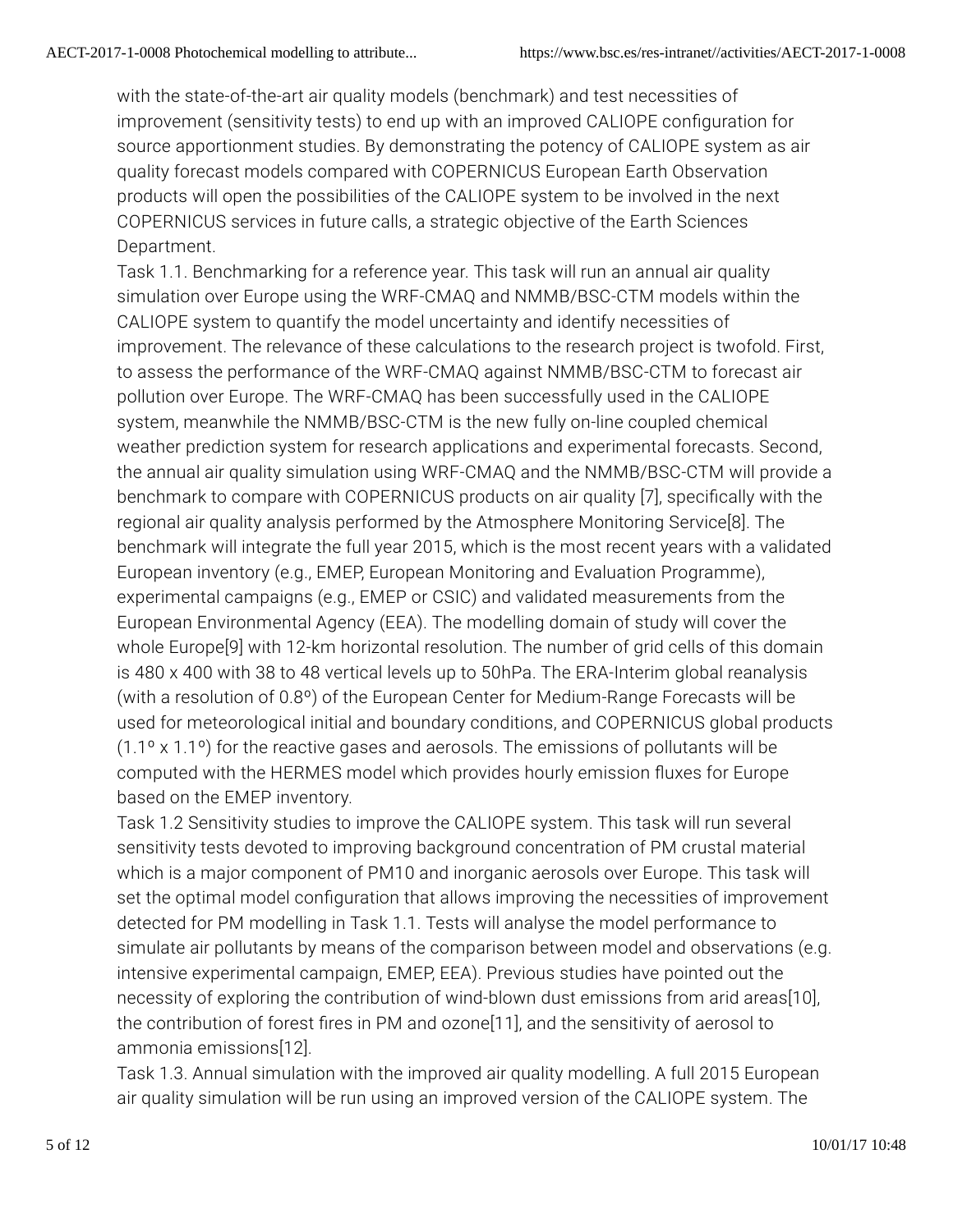annual simulation will be performed with the WRF-CMAQ because CMAQ is one of the few models including source apportionment algorithms. Future research in the NMMB/BSC-CTM will devote to enhance the model with source apportionment approaches, but it is out of the scope of the present project. This annual simulation will use the set-up described in Task 1.1 and include the identified improvements in Task 1.2. This simulation will be an essential milestone for the PAISA project to calculate high-resolution background concentrations of ozone and aerosol which are required inputs to quantify the contribution of sources at higher resolution (4 km) over Spain. Period 2 (a detail implementation plan will be submitted if the Period 2 is granted). The second period of the project will quantify the contribution of the large variety of natural and anthropogenic sources and source regions to the PM concentrations at high resolution over Spain using highly resolution emission from the HERMES model. This activity will be crucial to determining to what extent the urban PM concentrations in Spain are controlled by speci�c anthropogenic sources and/or regional or transboundary contributions, allowing better information to policymakers in the application of the Air Quality Directive. Period 3 (a detail implementation plan will be submitted if the Period 3 is granted). There is an urgent need for action plans at the national and international level to reduce ozone levels[13]. These plans should accounts for non-linearities in ozone chemistry, transboundary transport of pollutants, and climate and air quality impacts. The third period of the project will provide a unique modelling study for ozone using CALIOPE which aims at providing a quantitative estimation of the contribution of national sources to high ozone episodes in Spain for the design of future ozone reduction plans. References: https://docs.google.com/document

/d/1EikWm\_iWtqh0FNSDRzGpzyKUgyzll4wyS8IFn2xM4xk/edit?usp=sharing

## g) Computational algorithms and codes outline

The air quality models used in the present projects are the CMAQ-WRF system and the NMMB/BSC-CTM. The CMAQ programs are optimised for use on computers running a version of the Linux operating system. Its distribution package includes utilities and libraries for setting up the model for multiprocessor computing. The stencil exchange code library (STENEX) is a module that CMAQ uses to control the communication between processors in a multiprocessor computing environment. CMAQ uses the parallel I/O (PARIO) code library to synchronise the reading and writing of information among multiple processors. The CMAQ programs are the Meteorology-Chemistry Interface Processor, the Initial Condition Processors, the Boundary Conditions Processor, the Photolysis Rate Processor, and the CMAQ Chemical Transport Model. The CMAQ chemistry is based on the CB05 and the aerosol module includes multicomponent aerosol schemes solving dust, sea salt, black carbon, organic aerosol and secondary inorganic aerosols. The horizontal and vertical advection module is the piecewise parabolic method. The vertical diffusion is represented by the Asymmetric Convective Method. There are three options for solving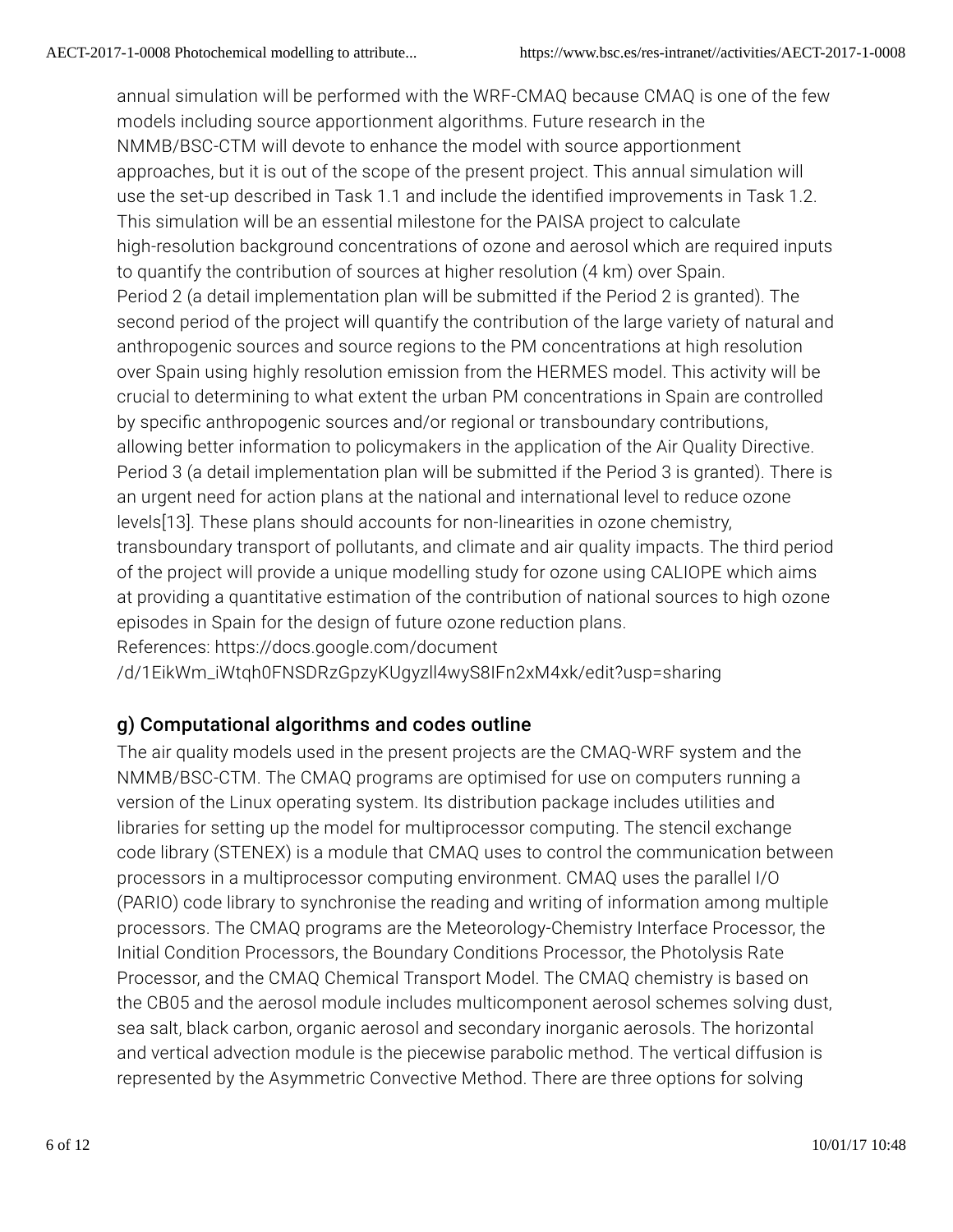gas-phase chemical transformations: the Rosenbrock solver, the Euler Backward Iterative (EBI) solver, and the Sparse Matrix Vectorized GEAR solver.

The NMMB/BSC-CTM is a parallel MPI application designed to run on both regional and global domains. It subdivides the domain of operation into horizontal tiles and assigns them to computational units. Thus, the parallelization is addressed on a sub-domain basis approach. Its I/O strategy is designed through the set-up of dedicated writing nodes. This results in a partition between computational and I/O nodes. The NMMB/BSC-CTM is a set of programs: the Non-hydrostatic Multiscale Model on the B grid (NMMB) for meteorology and the BSC Chemical Transport Model (BSC-CTM) for pollutants. The programs are coupled with the Earth System Modeling Framework software which implies that in between the execution of each module the model performs a coupling step to exchange information. The NMMB/BSC-CTM resolves gas?aerosol?meteorology interactions using the CB05 mechanism that account for the aqueous phase. The schemes employed are the Adams-Bashforth scheme for horizontal advection, the Crank-Nicholson scheme to compute vertical advection tendencies, the forward-backward scheme for horizontally propagating fast waves, and an implicit scheme for vertically propagating sound waves. It uses the EBI solver to compute these concentrations and rates at each time step. Benchmarks using CMAQ and NMMB/BSC-CTM have been performed in MareNostrum, CURIE and Minotauro. The NMMB/BSC-CTM has scaled up to 8000 cores for a mid-resolution domain in CURIE, and it is routinely used for mineral dust forecast at Mare Nostrum using 512 cores. The CALIOPE system is regularly executed in Marenostrum using 256 cores.

# 3. Software and Numerical Libraries

Software components that the project team requires for the activity.

#### a) Applications + Libraries

HDF5, NETCDF, R, OPENMPI, WRF, NCO

#### b) Compilers and Development Tools

GCC, TOTALVIEW, INTEL

#### c) Utilities + Parallel Debuggers and Performance Analysis Tools

CMAKE, PERL, PYTHON, GNUPLOT, IMAGEMAGICK, NCVIEW, NCL, AUTOCONF, PARAVER

## d) Other requested software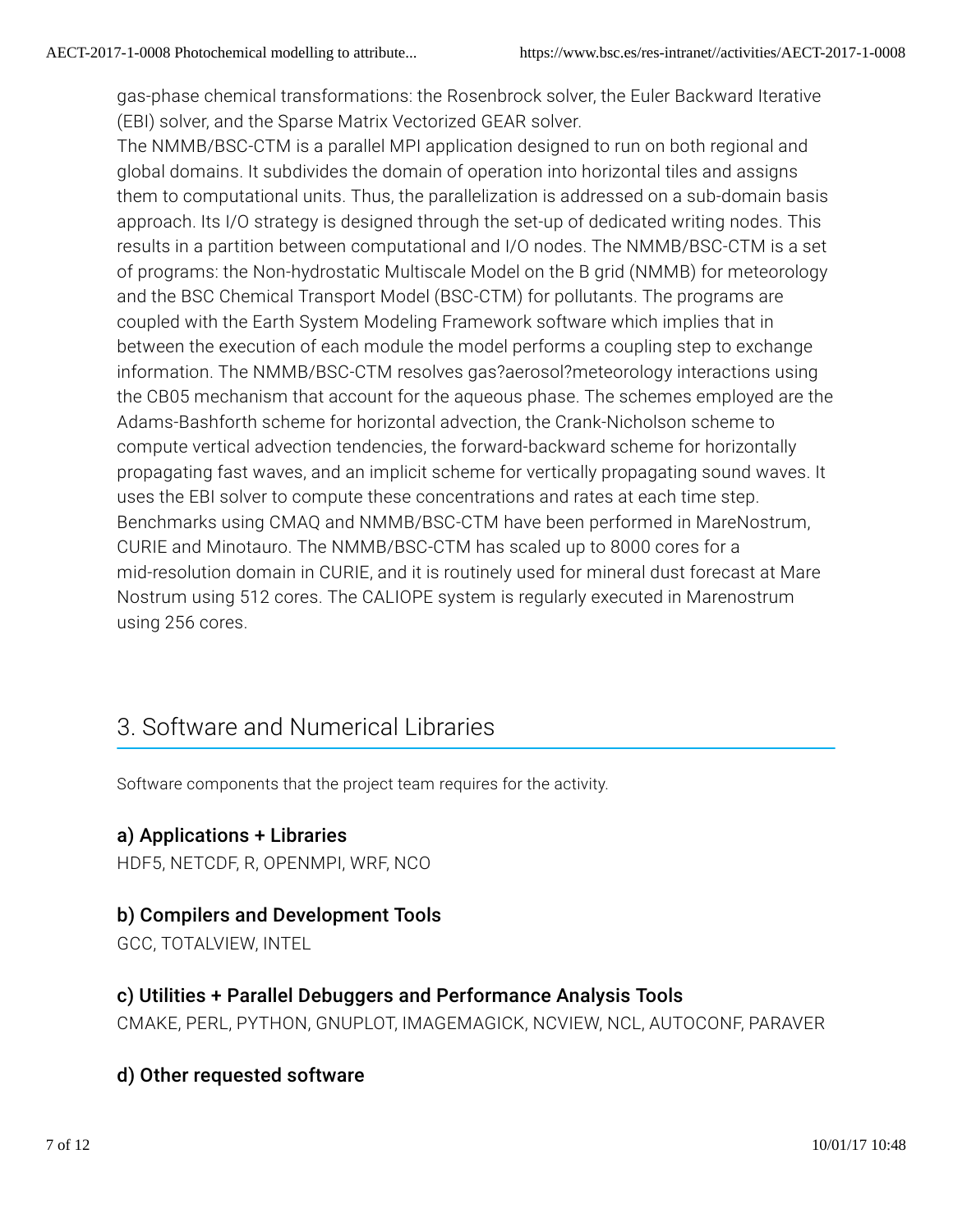CMAQ, NMMB/BSC-CTM, HERMES

#### e) Proprietary software

not applicable

# 4. Research Team Description

| a) Personal Data   |                                            |
|--------------------|--------------------------------------------|
|                    | Name of Team Leader Maria Teresa Pay Pérez |
| Institution        | Barcelona Supercomputing Center            |
| e-mail             | maria.pay@bsc.es                           |
| Phone              | +34 93 41 34038                            |
| <b>Nationality</b> | Spain                                      |
|                    |                                            |

#### b) The employment contract of the activity leader with the research organisation is valid at least 3 months after the end of the allocation period.

Yes

### c) Curriculum Vitae of the Team Leader

Dr. Maria Teresa was born in Murcia, Spain, April 20th, 1982. She got her B.S. in Chemical Engineering (University of Murcia, Jun 2006) and PhD in Environmental Engineering with the Degree of European Doctor and the Special Doctoral Award (Technical University of Catalonia, Nov 2011). During her PhD, She developed profound skills on air quality chemistry and modelling atmospheric processes at regional and urban scale. Her work contributed to implement an air quality forecast system at high spatial and temporal resolution over Spain, the CALIOPE system. From 2013 to 2015 she worked as a postdoc researcher at École Polytechnique in the ?Laboratoire de Météorologie Dynamique? in Palaisaeu (France) where she got experience in the use of different chemical transport model and the association of synoptic circulation patterns to air quality dynamics over Spain. Being a visiting Scientist at U.S. EPA, she got experience in the use of the source apportionment techniques (ISAM-CMAQ). Now, she is a researcher at the Earth Sciences Department at the Barcelona Supercomputing Center and where she coordinates the air quality activities on the evaluation of air quality models for their improvements and to perform environmental impact assessment to support policies. She is a scientific expert on the Forum for Air Quality Modelling (FAIRMODE) and in the Task Force on Measurement and Modelling (TFMM) under the EMEP and the United Nations - Economic Commission for Europe (UNECE). She was a Marie Curie fellow under the Beatriu de Pinós competitive programme (BP-DGR 2011, 2013-2016). She has participated in 8 national and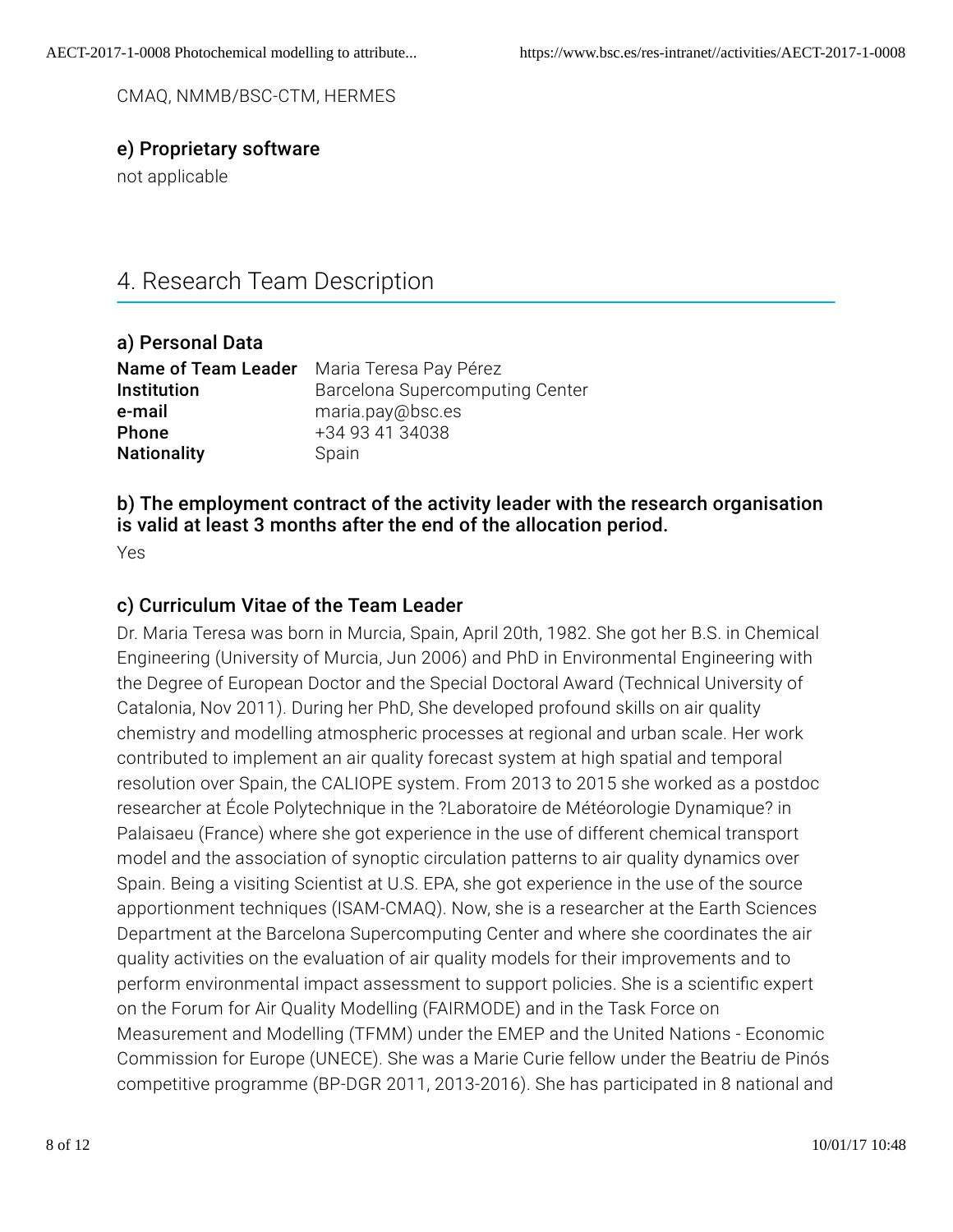2 European research projects. She has led two projects with Spanish Regional Governments on the design of air quality networks (Generalitat de Catalunya and Gobierno de Canarias). Currently, she is PI on a MINECO project (PAISA, CGL2016-75725-R). She has co-authored 3 chapters in books, two technical reports, and 21 papers in international scientific iournals (17 publications within the Q1, an 8 h-index and 244 citations). She has supervised one PhD Thesis (Technical University of Catalonia), and she is an assistant professor at the University of Barcelona (Department of Statistics, Faculty of Biology). She co-authored over 60 communications to International conferences. She has acted as a reviewer of several international journals and as a jury member two PhD defences.

# d) Names of other researchers involved in this activity

Oriol Jorba Casellas | Barcelona Supercomputing Center | oriol.jorba@bsc.es Carlos Pérez García-Pando | Barcelona Supercomputing Center | carlos.perez@bsc.es Kim Serradell Maronda | Barcelona Supercomputing Center | kim.serradell@bsc.es Marc Guevara Vilardell | Barcelona Supercomputing Center | marc.guevara@bsc.es Carles Tena Medina | Barcelona Supercomputing Center | carles.tena@bsc.es Laura Cifuentes Fontanals | Barcelona Supercomputing Center | laura.cifuentes@bsc.es

## e) Relevant publications

Pay, M.T., Martínez, F., Guevara, M., Baldasano, J.M., 2014. Air quality forecasts at kilometer scale grid over Spanish complex terrains. Geosci. Model Dev., 7, 1979?1999. 3363-3392. doi: 10.5194/acp-12-3363-2012. Impact Factor (2010 JCR Science Edition): 5.309/Quartil: Q1/Area: Meteorology and Atmospheric Sciences.

Guevara, M., Pay, M.T., Martínez, F., Soret, A., Denier van der Gon, H.A.C., Baldasano, J.M., 2014. Inter-comparison between HERMESv2.0 and TNO-MACC-II emission data using the CALIOPE air quality system (Spain). Atmos. Environ., 98, 134-145

Valverde, V., M.T. Pay and J.M. Baldasano, 2016. Ozone attributed to Madrid and Barcelona on-road transport emissions: characterization of plume dynamics over the Iberian Peninsula. Scienc. Tot. Environ, 543, 670-682

Badia, A., O. Jorba, A. Voulgarakis, D. Dabdub, C. Pérez García-Pando, A. Hilboll, M. Gonçalves, Z. Janjic, 2016. Gas-phase chemistry in the online multiscale NMMB/BSC Chemical Transport Model: Description and evaluation at global scale. Geosci. Model Dev., 7, 1979-1999

Badia, A. and Jorba, O., 2015. Gas-phase chemistry in the online multiscale NMMB/BSC Chemical Transport Model: Description and evaluation at global scale, Geosci. Model Dev. Discuss., doi:10.5194/gmd-2016-141, in review, 2016.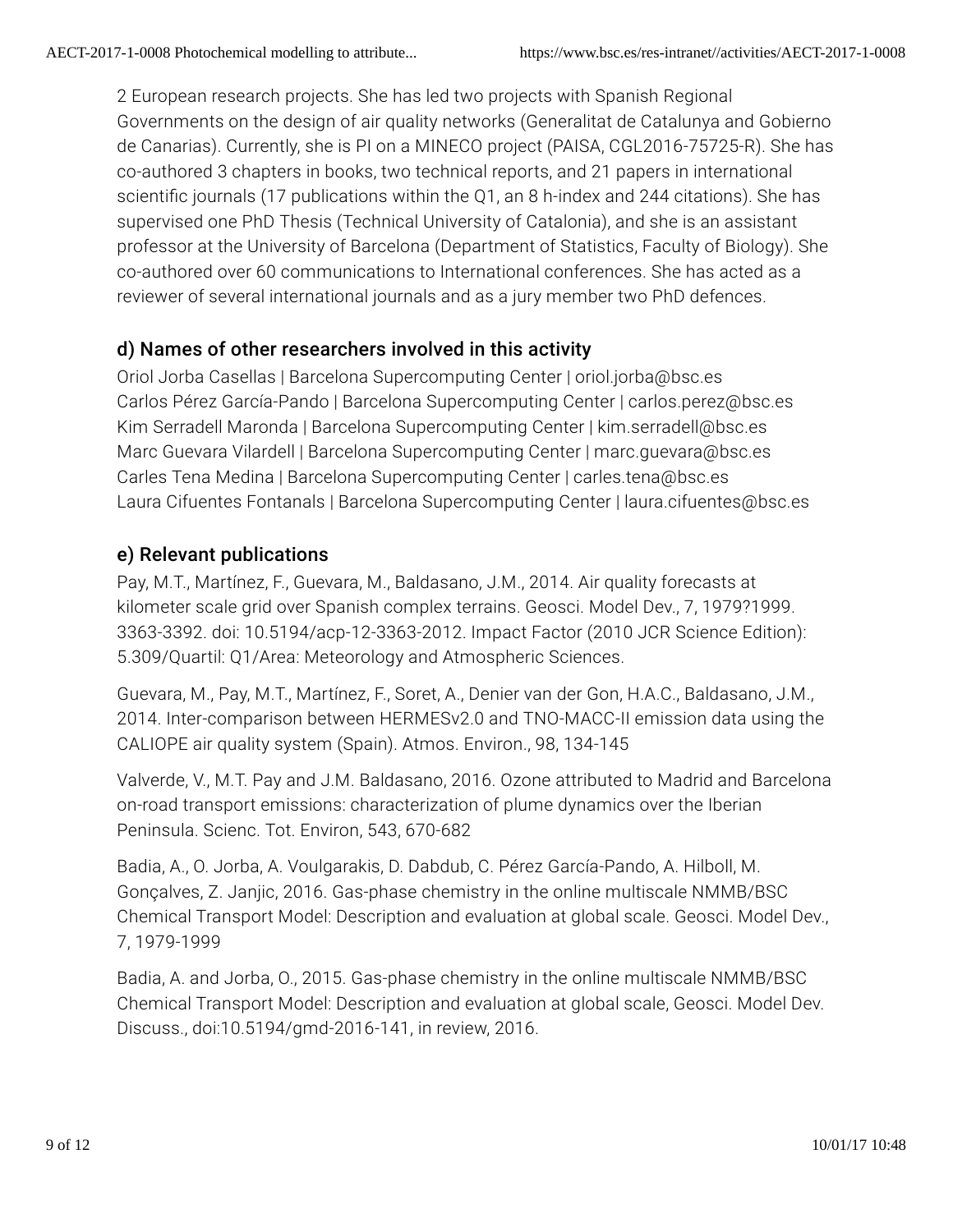# 5. Resources

#### a) Estimated resources required for the Activity for the current Application Period

| <b>Requested machine</b>                         | Finis Terrae II ((BULL with 7712 cores Intel Haswell 2680v3,<br>Infiniband Fat-Tree FDR, 44TB memory, 1 PB disk) |         |         |                  |         |  |
|--------------------------------------------------|------------------------------------------------------------------------------------------------------------------|---------|---------|------------------|---------|--|
| Interprocess<br>communication                    | Null                                                                                                             |         |         |                  |         |  |
| <b>Typical Job Run</b>                           |                                                                                                                  |         |         |                  |         |  |
| Number of processors needed for each job         |                                                                                                                  |         | 128.00  |                  |         |  |
| Estimated number of jobs to submit               |                                                                                                                  | 1095.00 |         |                  |         |  |
| Average job durations (hours) per job            |                                                                                                                  | 2.00    |         |                  |         |  |
| Total memory used by the job (GBytes)            |                                                                                                                  | 20.00   |         |                  |         |  |
| Largest Job Run                                  |                                                                                                                  |         |         |                  |         |  |
| Number of processors needed for each job         |                                                                                                                  | 128.00  |         |                  |         |  |
| Estimated number of jobs to submit               |                                                                                                                  | 1095.00 |         |                  |         |  |
| Average job durations (hours) per job            |                                                                                                                  | 2.00    |         |                  |         |  |
| Total memory used by the job (GBytes)            |                                                                                                                  | 20.00   |         |                  |         |  |
| <b>Total disk space (Gigabytes)</b>              |                                                                                                                  | Minimum | 2000.00 | <b>Desirable</b> | 5000.00 |  |
| <b>Total scratch space</b><br>(Gigabytes)        |                                                                                                                  | Minimum | 500.00  | <b>Desirable</b> | 1000.00 |  |
| <b>Total tape space (Gigabytes)</b>              |                                                                                                                  | Minimum | 0.00    | <b>Desirable</b> | 0.00    |  |
| <b>Total Requested time (Thousands of hours)</b> |                                                                                                                  | 300.00  |         |                  |         |  |

If this activity is asking for more than 2Million CPU hours, you need to justify the amount of resources requested for the activity. (max 1000 characters)

**INFORMATION:** The estimated cost of the requested hours, considering only the electricity cost, is 3429 euros.

The architectures selected for the requested resources are only a suggestion. If no hours in this machine/these machines are available, please grant resources in any other similar architecture where the codes used for the application may run efficiently.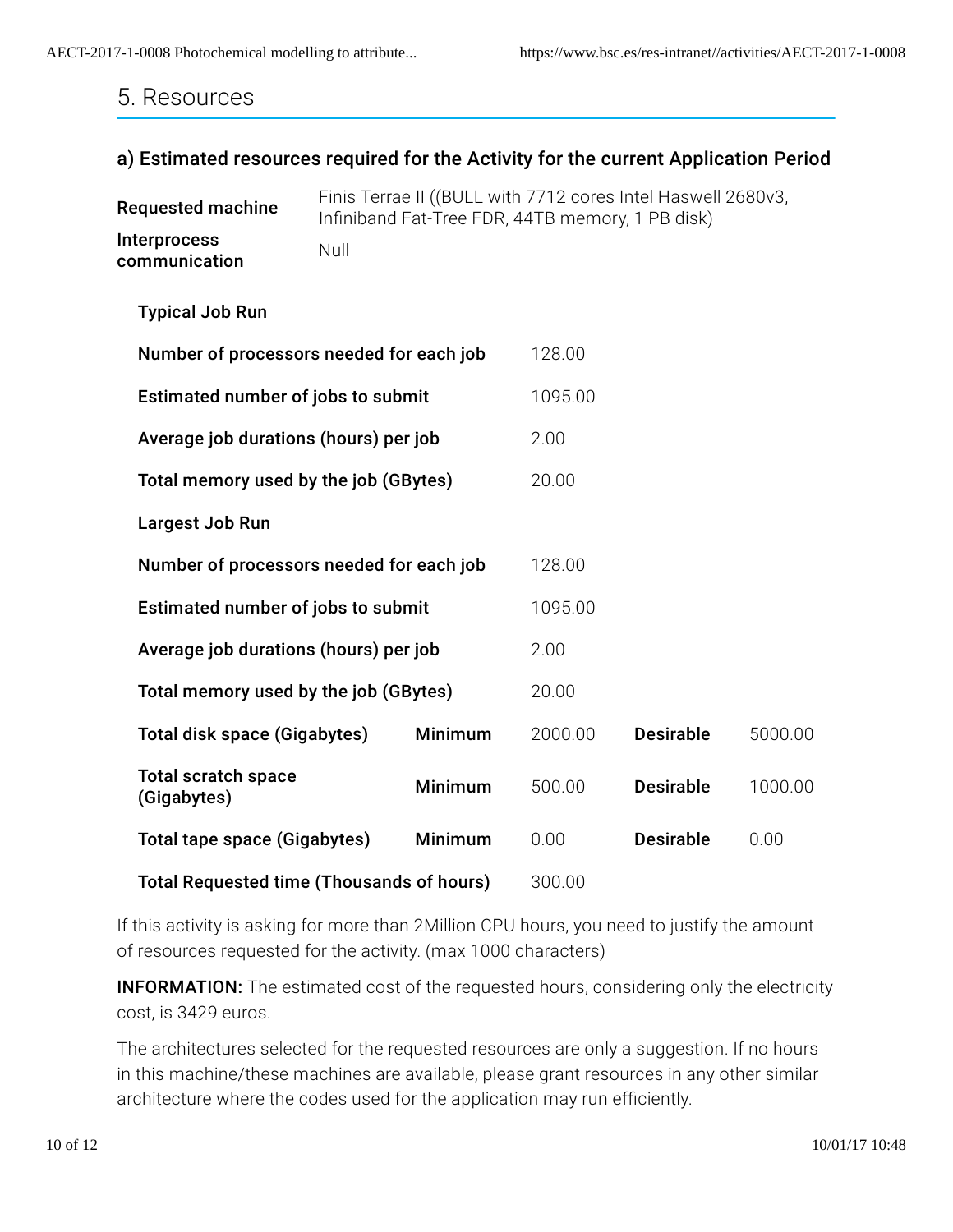\*\* this option implies that if no hours in this machine/these machines are available, the acces committee will reject the full application.

#### b) Estimate of the total resources that the Activity will require until it is completed (including the present and all the following Application Periods)

### Number of application periods expected to complete this Activity 3

Total Requested Time (thousands of hours) expected to complete this Activity 1900.00

# 6. Abstract for publication

Air pollution remains a major health risk factor in Europe. Only with a precise knowledge of air pollution origin, effective actions to reduce its impacts can be designed. This long-term activity will provide a robust estimate of the contribution from different source classes (activities and regions) to the air pollution in Spanish urban areas using the CALIOPE air quality system. This activity will combine a profound knowledge of atmospheric chemistry, available air quality measurements, and an advanced chemical transport model into a framework of high-performance computing. This activity will contribute to improving the air quality management efforts in the design of emission abatements and guide researchers on future model developments to optimise resources and reduce model uncertainty

# 7. Contact with CURES during last year

Information about the RES Users Committee (CURES).

## a) User has contacted the CURES during last year

No

## b) If not, indicate why you have not contacted the CURES

Because I have not needed it.